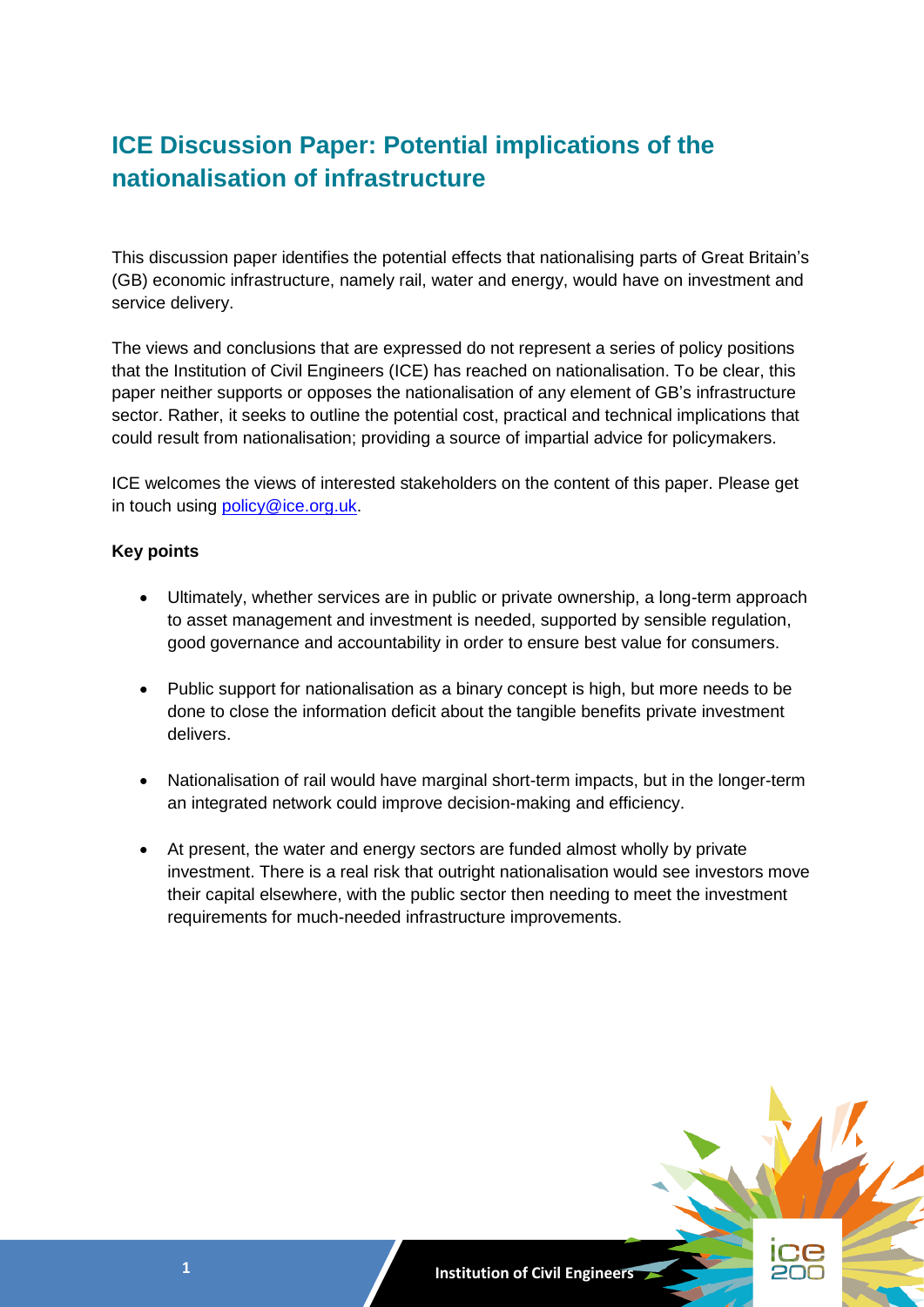# **Introduction**

It is vital to consider future infrastructure needs and the pipeline of upcoming projects in the context of nationalisation. ICE's National Needs Assessment identified that the UK is a long way from having the highest-quality infrastructure networks required by a world-leading economy.<sup>1</sup> Regardless of whether ownership and management is private or public, addressing this shall remain the biggest priority.

In addition to this need to improve existing infrastructure, the challenges of an ageing population, climate change and a greater concentration of the population living in urban environments mean investment must be increased further. Strides are being made to achieve this; the current Government has committed to a fiscal envelope of between 1 and 1.2% of public spending on economic infrastructure from 2020 to 2050, a level not reached for the past 40 years. $2$ 

Another consideration when it comes to ownership of infrastructure must be the digital revolution, which is already starting to transform the sector. Connected and autonomous vehicles (CAVs), Machine Learning, the Internet of Things, Artificial Intelligence and other disruptive technologies will change how existing infrastructure is used and the demands placed on it. As user requirements change and adapt to these technologies, infrastructure owners must be flexible and able to deliver best value for consumers.

### **Future investment needs**

Energy and water bills, as well as rail prices, have all been subject to above-inflation increases in recent years. The principal drivers for these have been manifold and dependent on the sector: wholesale gas prices have increased, pushing up consumer costs; decades of underinvestment in the rail sector and ever-increasing passenger numbers mean vast improvements to the network have been required, while the need to meet tighter statutory environmental standards and improve capacity has been a large driver for both water and energy bill increases. Crucially, though, none of these drivers would cease if these sectors were nationalised.

The current mix of public and private investment is almost equal within the National Infrastructure and Construction Pipeline (Figure 1), with over 45% of investment to 2020/21 set to be financed through the private sector, mostly focused in the energy and water sectors. Transport investment, including rail, is chiefly sourced from central government with contributions from local government, the private sector and mixed funding sources.<sup>3</sup>

<sup>&</sup>lt;sup>3</sup> Infrastructure and Projects Authority (2017)[, Analysis of the National Infrastructure and Construction Pipeline](https://assets.publishing.service.gov.uk/government/uploads/system/uploads/attachment_data/file/665332/Analysis_of_National_Infrastructure_and_Construction_Pipeline_2017.pdf)



<sup>&</sup>lt;sup>1</sup> ICE (2016)[, National Needs Assessment: A vision for UK infrastructure](https://www.ice.org.uk/getattachment/news-and-insight/policy/national-needs-assessment-a-vision-for-uk-infrastr/National-Needs-Assessment-PDF-(1).pdf.aspx#_ga=2.195887660.1406208061.1534152730-1714938937.1528710932)

<sup>2</sup> HM Treasury, Autumn Statement 2016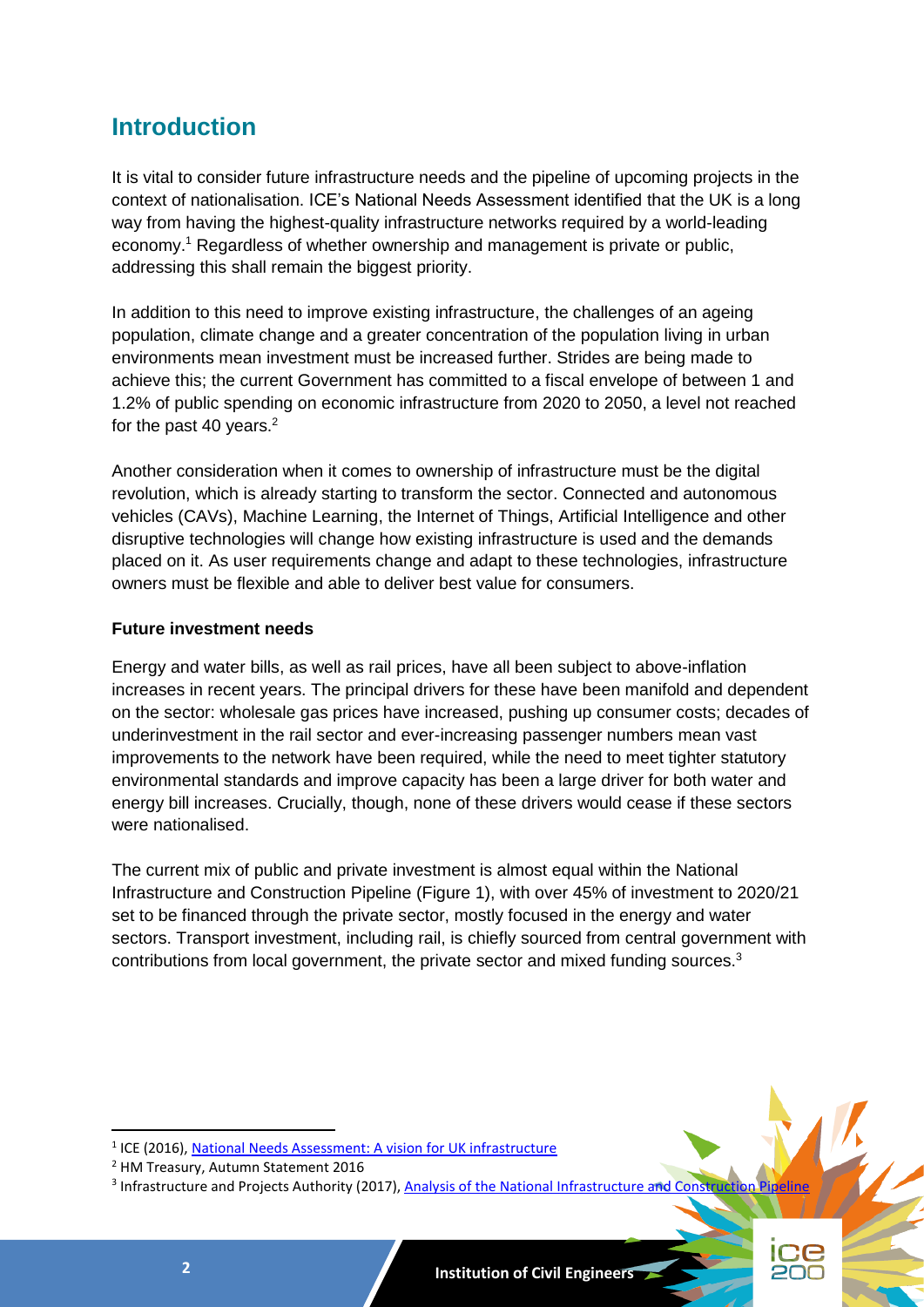

**Figure 1**: Funding mix of the National Infrastructure and Construction Pipeline 2017/18 to 2020/21 by sector (£bn), Infrastructure and Projects Authority

Private investment is primarily raised on the open markets through debt-finance or financed by institutional investors where there is an expectation of a stable return on investment over a long period of time. This has had a substantial impact when tied to the UK's energy and water sectors. This mix of investment through a diverse range of financing streams meets individual project needs and allows for the wider benefits of infrastructure investment, including social and environmental gains, to be better realised.

It is fair, therefore, to ask what risks and opportunities nationalisation presents when considering the vital need for investment.

#### **How would nationalisation happen?**

UK governments have nationalised businesses and whole sectors in the past, but to do so to profitable, solvent entities whose assets are in generally good condition would be quite different. This would not be the nationalisation of an insolvent bank (Northern Rock in 2008), meeting the financial obligations of a struggling firm (Rolls-Royce in 1971) or taking into public ownership infrastructure ravaged by war or disaster (as what happened with the railways, utilities and other sectors in the immediate post-war period). There are today many more legal hurdles to overcome in comparison to historical examples of nationalisation, as well as additional complexity in setting out new governance arrangements. Any nationalisation plans would take time, possibly years, to design and would be subject to rigorous debate and scrutiny before becoming legislation.

There are conflicting statements from policy makers about the costs and benefits of nationalisation. Those in favour claim that it would be cost-neutral, bringing into public ownership an asset that would then, by eliminating the pay-out of dividends, generate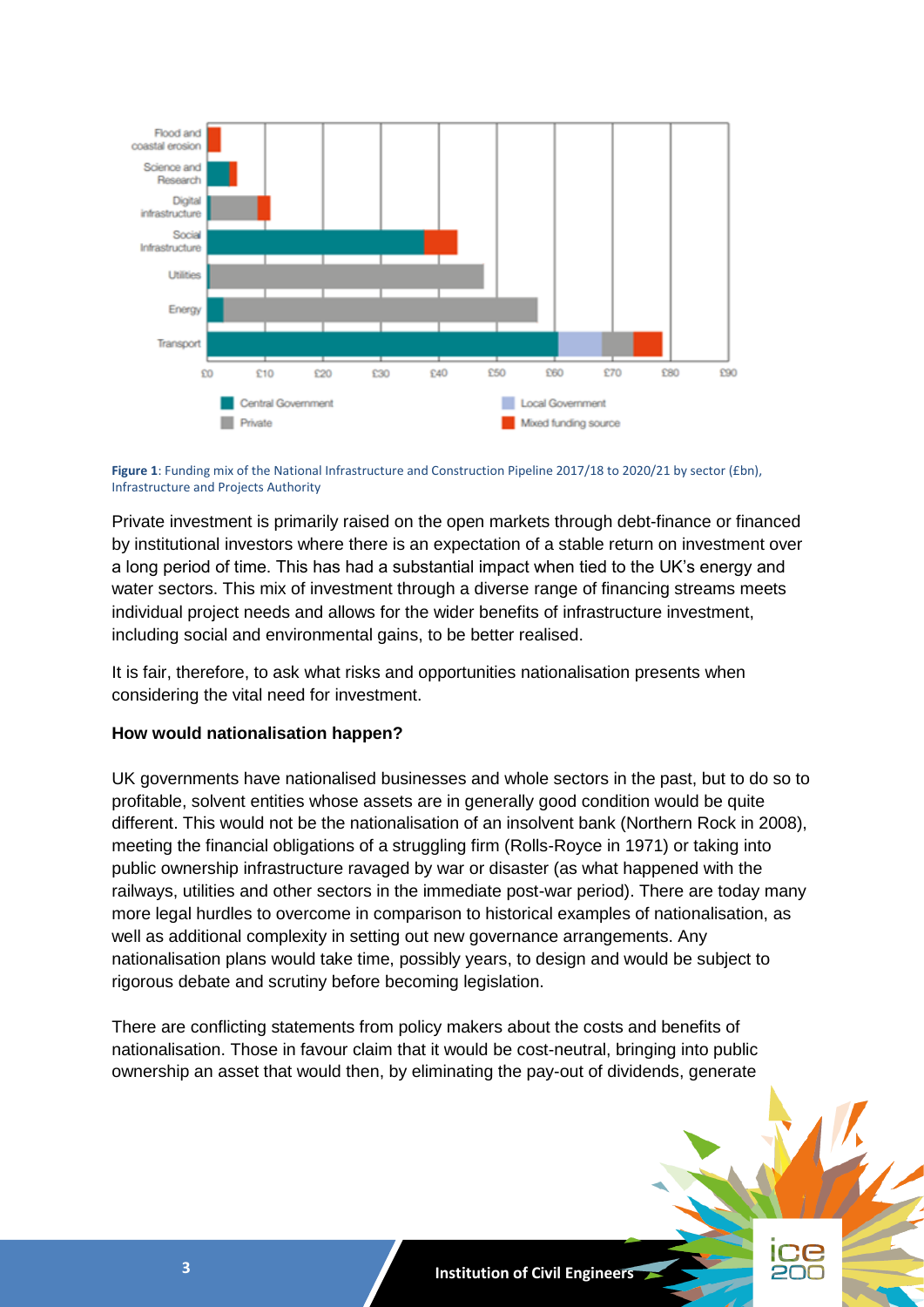income and benefits to taxpayers, including the possibility of lower bills. However, untangling the complex knot of existing privatised assets and compensating shareholders is not likely to be a quick or low-cost process, with consequences on public deficit and debt levels. Opponents of nationalisation argue that it will see reduced levels of investment with potential implications on service level, jobs, consumer redress, infrastructure resilience and pension funds. <sup>4</sup> Any nationalised industry could also be subject to the Treasury's expenditure and borrowing limits if spending is not explicitly ringfenced.

Not every nationalisation would need government to compensate private investors. For example, train operating companies (TOCs) function under a contracted franchise system for a limited term. A government wanting to nationalise them could simply wait for the existing franchises to expire and transfer the service back into public ownership. The same could also apply to PFI and PPP contracts near the end of their terms, though these tend to be longer-term agreements than rail franchises. An alternative here could be activating break clauses if they are in place, as London Underground did on a PFI contract in 2012, ending contracts amicably and taking services in-house, something Transport for London (TfL) achieved on a PPP maintenance contract in 2016, or choosing to end a contract early and compensate the private firm as appropriate.<sup>5 6</sup> Alternatively, control of companies could be achieved by government buying a majority stake rather than outright nationalisation.

In sectors where licences are long-term or permanent, such as water and energy, compensation would be required. The question here is what investors might expect in return for their shares, likely to be in the form of secure bonds as per previous nationalisations. Some investors would look to sell on bonds at the earliest opportunity, with institutional investors replacing their infrastructure investments with equivalents in other countries. This could then have impacts on the wider economy, including a loss of confidence from private sector investors due to a combination of regulatory risk, currency risk and an increased interest burden.

#### **How much would it cost?**

The cost of government buying the firm(s) is dependent on what route is taken. For example, government could take the decision to overpay and quickly, in relative terms, bring a service under public control. An alternative would be government seeking to pay less for a sector in order to deliver a lower cost to the taxpayer, but private firms are unlikely to favour this approach. Law firm Clifford Chance believes that any nationalisation that does not offer full market value compensation will almost certainly be challenged either through investor-state arbitration or the UK Courts.<sup>7</sup>

As well as a recognised need for new infrastructure, existing assets require continuous investment, through maintenance and improvement, in order to provide a safe and reliable service. If taken into the public sector, government would need to meet these long-term investment requirements on top of existing commitments and debts. The Social Market



<sup>4</sup> Centre for Policy Studies (2018), [The Cost of Nationalisation](https://www.cps.org.uk/files/reports/original/180123105636-TheCostofNationalisationMASTERPDF.pdf)

<sup>5</sup> Construction News (2012), [London Underground scraps 30-year PFI deal](https://www.constructionnews.co.uk/8634523.article)

<sup>6</sup> Building (2016)[, TfL strips Amey of Tube maintenance job](https://www.building.co.uk/news/tfl-strips-amey-of-tube-maintenance-job/5083340.article)

<sup>&</sup>lt;sup>7</sup> Clifford Chance (2018), [UK nationalisation: The law and the cost](https://www.cliffordchance.com/briefings/2018/03/uk_nationalisationthelawandthecost.html)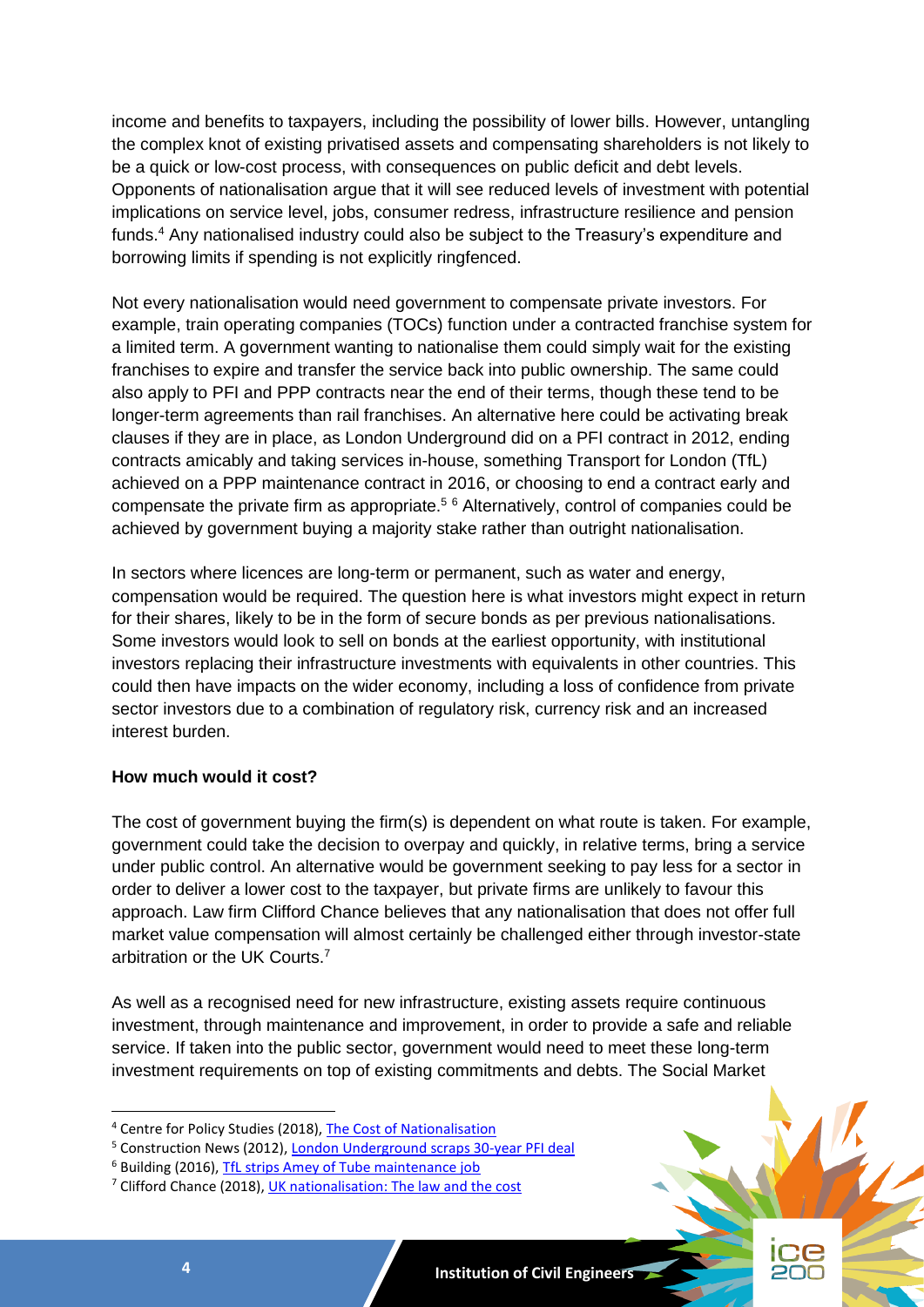Foundation found that if water network investment alone was undertaken by government rather than the private sector in 2016/17, it would have accounted for 13% of total public capital expenditure. 8

If businesses are returned to the public sector, the cost of capital may be lower as governments can borrow at a cheaper rate.<sup>9</sup> It is also possible that suppliers would be granted better payment terms than they are by some private firms. However, there are historic examples of the public-sector underinvesting in infrastructure compared to when it is private ownership. The World Bank identified that, in the six years after privatisation in 1989, Britain's water companies invested £17bn in improving supply, compared with £9bn in the six years before privatisation.<sup>10</sup>

### **Public perception of nationalisation**

There is strong public support for privately-owned infrastructure assets being state-owned and operated. In August 2017, a Populus poll showed 76% of the public back the nationalisation of the railways, 77% for that of electricity and gas, and 83% for the water industry.<sup>11</sup> This level of backing crosses generations and social grades, while the public, media and some politicians have raised several questions surrounding market competition, dividend pay-outs, executive pay, the cost of services and levels of company debt. However, some of the benefits that have derived since privatisation, namely heightened investment, increased corporation tax receipts and pension fund returns, are not immediately obvious to the public.

A more detailed poll, carried out in conjunction with the water industry in 2018, showed public support for nationalisation of water fell to 42% when respondents were provided with arguments for and against.<sup>12</sup>

Giving backing for nationalisation as a binary answer to a poll question is relatively simple, but the risks the public are prepared to take in enacting sweeping changes to the UK business environment and existing infrastructure systems are as yet uncertain.

ICE, in association with consultancy Copper, conducted a thorough survey of the public's attitude to infrastructure in 2017. It found that, while the public recognise the need for investment in infrastructure, there is an information deficit about the tangible benefits investment delivers. This lack of a coherent story causes an investment-benefit disconnect which, in turn, means the public does not identify with what investment means to them until a project is operational, often many years after it is first proposed.<sup>13</sup>

Accountability is also an important consideration. In private hands, firms are ultimately accountable to their shareholders. Private sector monopoly firms who own and manage infrastructure assets and provide a service need to be mindful that they are considered by

 $12$  ComRes (2018), [GB public research on the appetite for nationalising the water sector](http://www.comresglobal.com/polls/severn-trent-united-utilities-anglian-water-and-south-west-water-nationalisation-research/)



<sup>&</sup>lt;sup>8</sup> Social Market Foundation (2018), [The cost of nationalising the water industry in England](http://www.smf.co.uk/wp-content/uploads/2018/02/The-cost-of-nationalising-the-water-industry-in-England.pdf)

<sup>&</sup>lt;sup>9</sup> Institute for Government (2017), **Financing Infrastructure** 

<sup>&</sup>lt;sup>10</sup> The World Bank Group (1997), [Water privatization and regulation in England and Wales](http://siteresources.worldbank.org/EXTFINANCIALSECTOR/Resources/282884-1303327122200/115vdbrg.pdf)

<sup>&</sup>lt;sup>11</sup> The Legatum Institute (2017), [Public opinion in the post-Brexit era](https://lif.blob.core.windows.net/lif/docs/default-source/default-library/1710-public-opinion-in-the-post-brexit-era-final.pdf?sfvrsn=0)

<sup>&</sup>lt;sup>13</sup> Copper (2017), [Independent survey of attitudes to infrastructure in the United Kingdom](https://www.copperconsultancy.com/wp-content/uploads/2017/11/copper_survey_report_2017.pdf)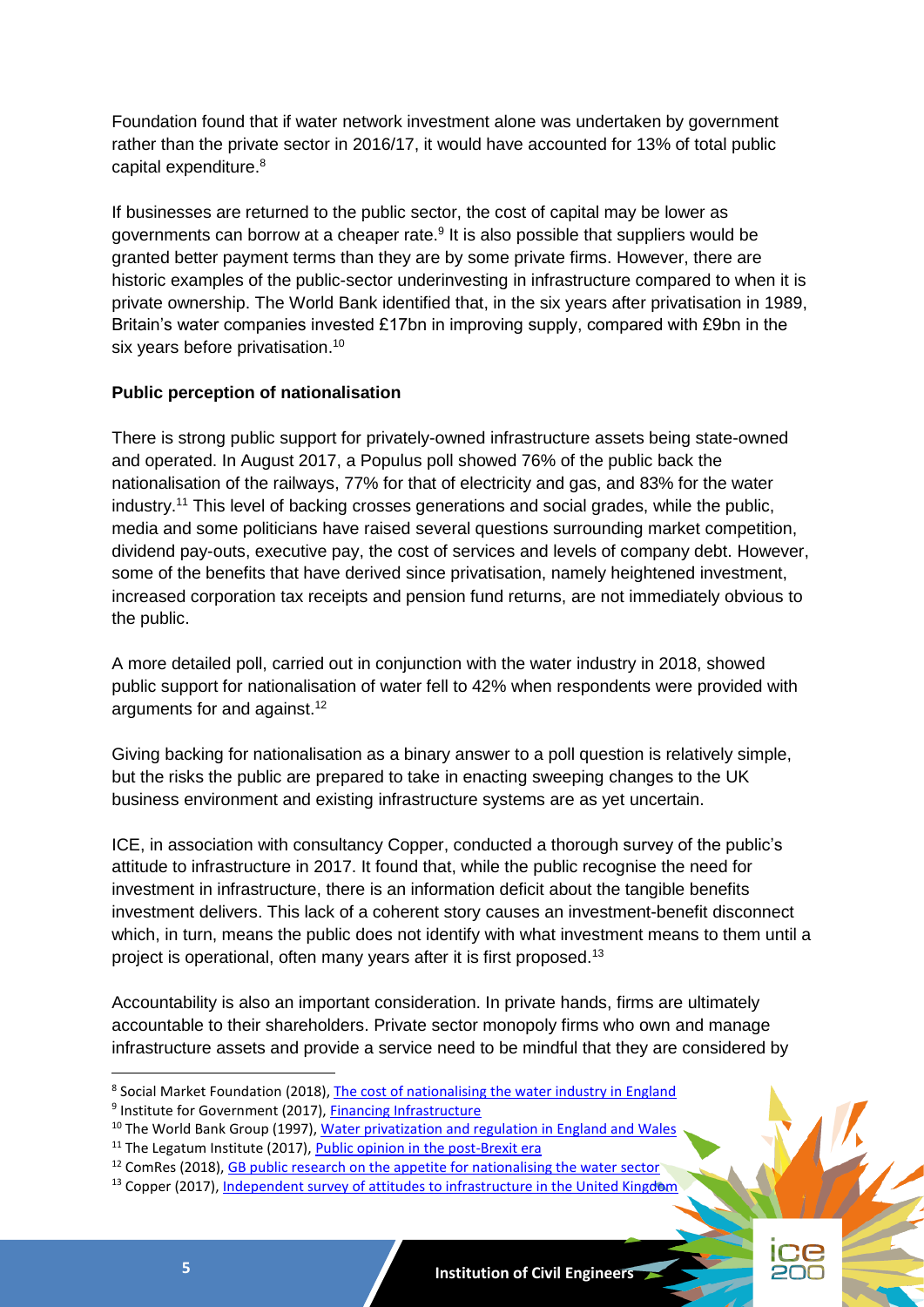the public as delivering a civic good, and in some cases a basic human right, and must be seen to act in that way.

A nationalised system would have public sector rules on transparency and accountability, providing the government of the day with greater control, but state ownership should still be open to democratic scrutiny so that it does not provide backing for unworkable or politically expedient solutions. The issue here lies in what ownership model can be best trusted to deliver the best possible service and therefore good governance and effective regulators, no matter who owns the infrastructure, is vital.

### **The impact on innovation and skills**

Commercial enterprises, responding to market pressures and the need to stay competitive, incorporate new technologies into their operations as a way to boost efficiency and productivity. However, due to the monopoly nature of some of the privatised firms, they have been accused of underinvesting in innovation themselves for a number of years.<sup>14</sup>

In contrast, government does not have 'customers' in the traditional sense and is not required to deliver returns to shareholders. This lack of incentive to innovate and deliver efficiency, along with the sheer scale and capital cost of implementing change network-wide, has historically resulted in significant underinvestment in nationalised assets.<sup>15</sup>

The need for innovation has never been greater, with a digital revolution well underway and challenges including population growth and climate change to address. There is a potential role for existing regulators in promoting greater competition, incentivising innovation and encouraging greater collaboration in order to deliver better outcomes to consumers while meeting these challenges. Indeed, this has been recognised in the 2018 Budget with the Government announcing a consultation on encouraging innovation in the regulated utilities.<sup>16</sup>

Predicting how nationalisation will affect employment and skills is challenging. To a large extent, it depends on how successful the nationalisation and its implementation is. There are questions about whether former private sector employees would remain employed in the public sector, either due to being moved on or electing to find alternative employment. Highperforming or entrepreneurial individuals might find their talents better rewarded elsewhere, leading to a 'brain drain' of expertise of those knowledgeable in particular infrastructure sectors, including engineers. Alternatively, a nationalised sector could lead to an increase in employment, while workers may feel incentivised to improve their performance due to a sense of ownership as opposed to financial motivation.

<sup>14</sup> Arup (2014), **Future of Rail 2050** 

<sup>&</sup>lt;sup>15</sup> Schleifer, A. Journal of Economic Perspectives—Volume 12, Number 4—Pages 133–150 (1998), State v [Private Ownership](https://pubs.aeaweb.org/doi/pdfplus/10.1257/jep.12.4.133)

<sup>&</sup>lt;sup>16</sup> HM Treasury/BEIS (2018), [Encouraging innovation in regulated utilities](https://www.gov.uk/government/consultations/encouraging-innovation-in-regulated-utilities)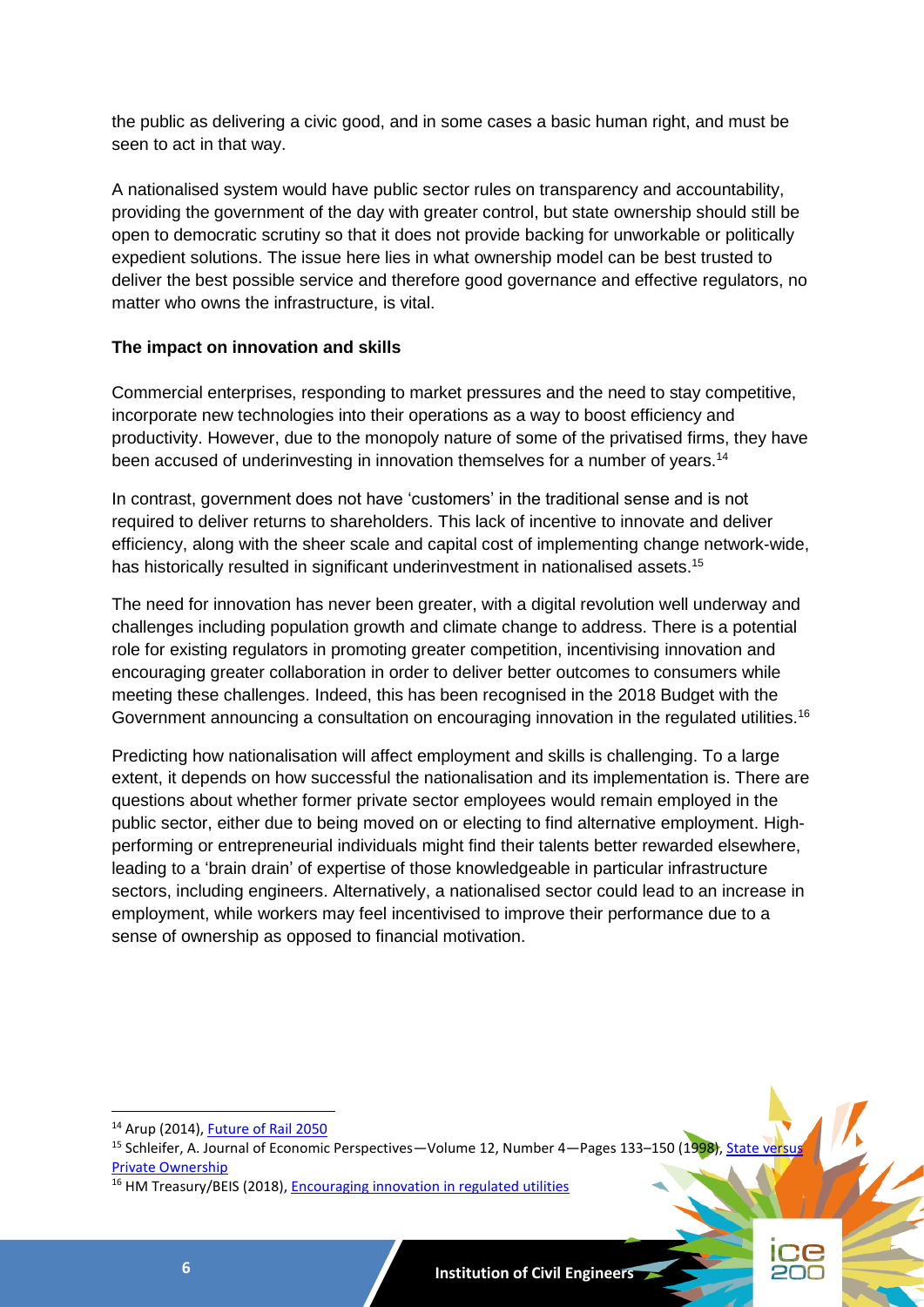# **Railways**

The railways in Great Britain are a partnership between the private and public sectors, with state-owned Network Rail responsible for track maintenance and improvements, and the various TOCs running passenger services under a franchise system.

Rail travel has seen an enormous surge in demand in the 20 years since the privatisation of British Rail. Journey numbers have more than doubled since 1997 yet, despite this, rail fares remain the highest in Europe with the average rail commuter spending 13% of their salary travelling to work by train.<sup>17</sup> However, improvements have been made – delay minutes have reduced by 20% over the past decade, services per day have increased markedly, operating and maintenance costs of passenger journeys have reduced by 40%, while the safety record of the industry is the best of the ten largest railways networks in Europe.<sup>18 19</sup>

Unlike water and energy, which attract vast levels of private investment and are projected to continue to do so in the future, 87% of forthcoming pipeline spend on rail is due to come from the public sector. This is being driven by major projects like High Speed 2, Northern Powerhouse Rail and Crossrail 2, which seek to create a better-connected Britain and a more reliable train service. In 2016/17, the private sector invested £925m in rail infrastructure, most of which was on rolling stock  $-$  this compares to £4.2bn of government support in the same period.<sup>20</sup>

Despite record investment, customer satisfaction rates portray a mixed picture, with some TOCs scoring as low as 27% for satisfaction with value for money.<sup>21</sup> Most recently, the rail network has been prominent in the news as delays to infrastructure programmes ahead of timetable changes, alongside a lack of preparedness from TOCs, led to significant disruption on some routes.<sup>22</sup> The recent public ownership of the East Coast Mainline franchise due to private sector shortcomings is also perceived as a failure of the current system.<sup>23</sup>

In September 2018, Transport Secretary Chris Grayling announced a large-scale review of Britain's railways. The review will consider regional partnerships and greater use of innovation to improve services and deliver better value for money.<sup>24</sup>

#### **Process for nationalisation**

1

The simplest, and cheapest, process is for government to wait for the various franchises to end and then take them into public ownership as they expire, with the latest due to end in 2030. Government could decide to take franchises under immediate public ownership, to which compensation would need to be paid to TOCs.

<sup>&</sup>lt;sup>17</sup> The Times (2018)[, Rail fares five times higher than in Europe](https://www.thetimes.co.uk/article/rail-fares-five-times-higher-than-in-europe-szrsf6f52)

<sup>&</sup>lt;sup>18</sup> Network Rail (2018)[, A better railway for a better Britain](https://cdn.networkrail.co.uk/wp-content/uploads/2018/02/Strategic-business-plan-high-level-summary.pdf)

<sup>&</sup>lt;sup>19</sup> Rail Safety and Standards Board (2018), [Annual Safety Performance Report 2017/18](https://www.rssb.co.uk/Library/risk-analysis-and-safety-reporting/annual-safety-performance-report-2017-18.pdf)

<sup>&</sup>lt;sup>20</sup> Office of Rail and Road (2017)[, Rail Finance 2016-17 Annual Statistical Release](http://orr.gov.uk/__data/assets/pdf_file/0008/25757/rail-finance-statistical-release-2016-17.pdf)

<sup>&</sup>lt;sup>21</sup> Transport Focus (2018), [National Rail Passenger Survey](http://d3cez36w5wymxj.cloudfront.net/wp-content/uploads/2018/06/19091348/NRPS-spring-2018-Main-Report-June-2018.pdf)

<sup>&</sup>lt;sup>22</sup> Office of Rail and Road (2018)[, Independent inquiry into the timetable disruption in May 2018](http://orr.gov.uk/__data/assets/pdf_file/0018/39042/inquiry-into-may-2018-timetable-disruption-september-2018-findings.pdf)

<sup>&</sup>lt;sup>23</sup> BBC News (2018), [East Coast train line to be put into](https://www.bbc.co.uk/news/business-44142258) public control

<sup>&</sup>lt;sup>24</sup> Department for Transport (2018), [Government announces 'root and branch' review of rail](https://www.gov.uk/government/news/government-announces-root-and-branch-review-of-rail)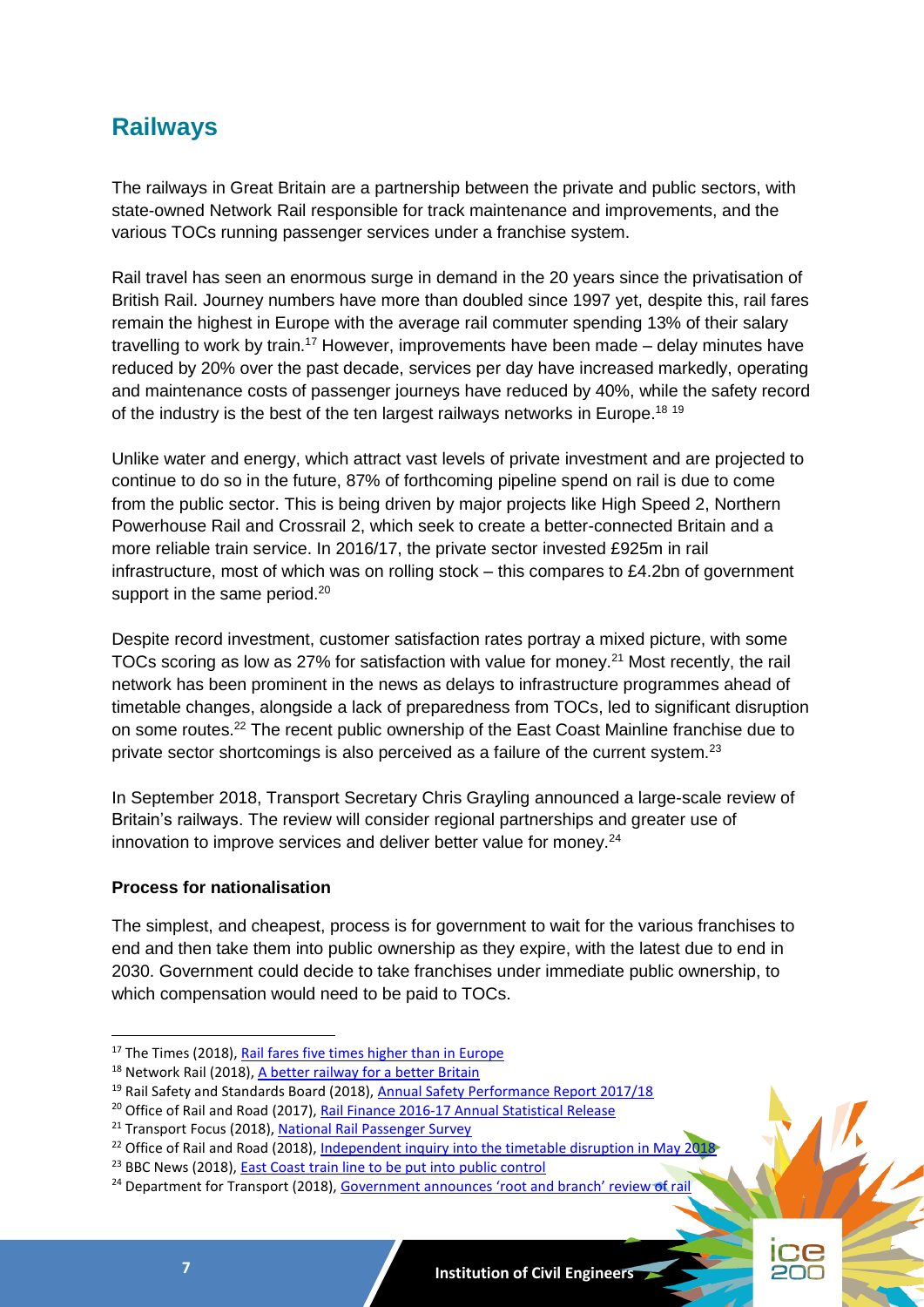The rolling stock, currently leased by the TOCs from other firms, would entail costs. Government may decide to buy the rolling stock outright or it could establish a body to procure and lease the rolling stock itself. This could represent a cost similar to the approximate £750m a year that private firms invested in rolling stock in 2016-17, with the possibility of greater efficiencies from dealing with a single entity and reduced borrowing costs from being in the public sector.

Some part-nationalisation has already happened or is planned in addition to that on the East Coast Mainline; the Heathrow Express and some East London lines have been transferred to Transport for London (TfL) as part of Crossrail, while TfL also want to bring a number of South London lines into public ownership.<sup>25</sup>

This thinking is being driven by efficiency reasons and follows the success TfL have had in improving the Overground network.<sup>26</sup> However, the model on the Overground, Crossrail and DLR is not run fully by the public sector; instead it is operated by various private companies. But unlike TOCs under the franchise control of the Department for Transport, TfL itself sets fares, procures rolling stock and decides on service levels in a concession-style model. The operator takes only a small element of revenue risk, with TfL taking 90% and the operator 10%. It is possible for a similar model to work for the wider rail network as part of a more regulated system, particularly with a move towards greater devolution.

#### **Potential implications for the sector**

In the year to 15 September 2018, 60% of passenger train delays were attributed to publiclyowned Network Rail.<sup>27</sup> Nationalisation of TOCs is unlikely, then, to immediately improve quality of service. It is likely that service levels would be maintained, though it could, in the short-term, be disruptive and time-consuming. Timetables may change, issues surrounding the handover of rolling stock may occur, and a potential skills gap due to increased staff turnover may arise.

Currently, the ability to cap or reduce fares is entirely independent of who operates the trains. In any case, without drastic improvements in capacity, it would not be immediately possible for government to reduce fares without causing a major shock to the system or increasing public debt further. Moreover, government would likely have to offer compensation arrangements for delays and cancellations to passengers directly and thereby increase its own costs.

In the mid- to long-term, it is possible, with an integrated track and train service, that decision-making, operations and stability will be improved by fostering a closer interaction between the infrastructure and the trains that run on it. The Government have already taken steps to end the operational divide between track and train, setting out plans to relax rules on who provides improvement for track maintenance work.<sup>28</sup>

<sup>&</sup>lt;sup>28</sup> Department for Transport (2017), [Connecting people: a strategic vision for rail](https://assets.publishing.service.gov.uk/government/uploads/system/uploads/attachment_data/file/663124/rail-vision-web.pdf)



<sup>&</sup>lt;sup>25</sup> Transport for London (201[8\) Developing the rail network](https://tfl.gov.uk/corporate/about-tfl/how-we-work/planning-for-the-future/developing-the-rail-network)

<sup>&</sup>lt;sup>26</sup> London Assembly Transport Committee (2015), [Devolving rail services to London](https://www.london.gov.uk/sites/default/files/devolving_rail_services_to_london-final-report.pdf)

<sup>27</sup> [Network Rail Public Performance Measure](https://www.networkrail.co.uk/who-we-are/how-we-work/performance/public-performance-measure/)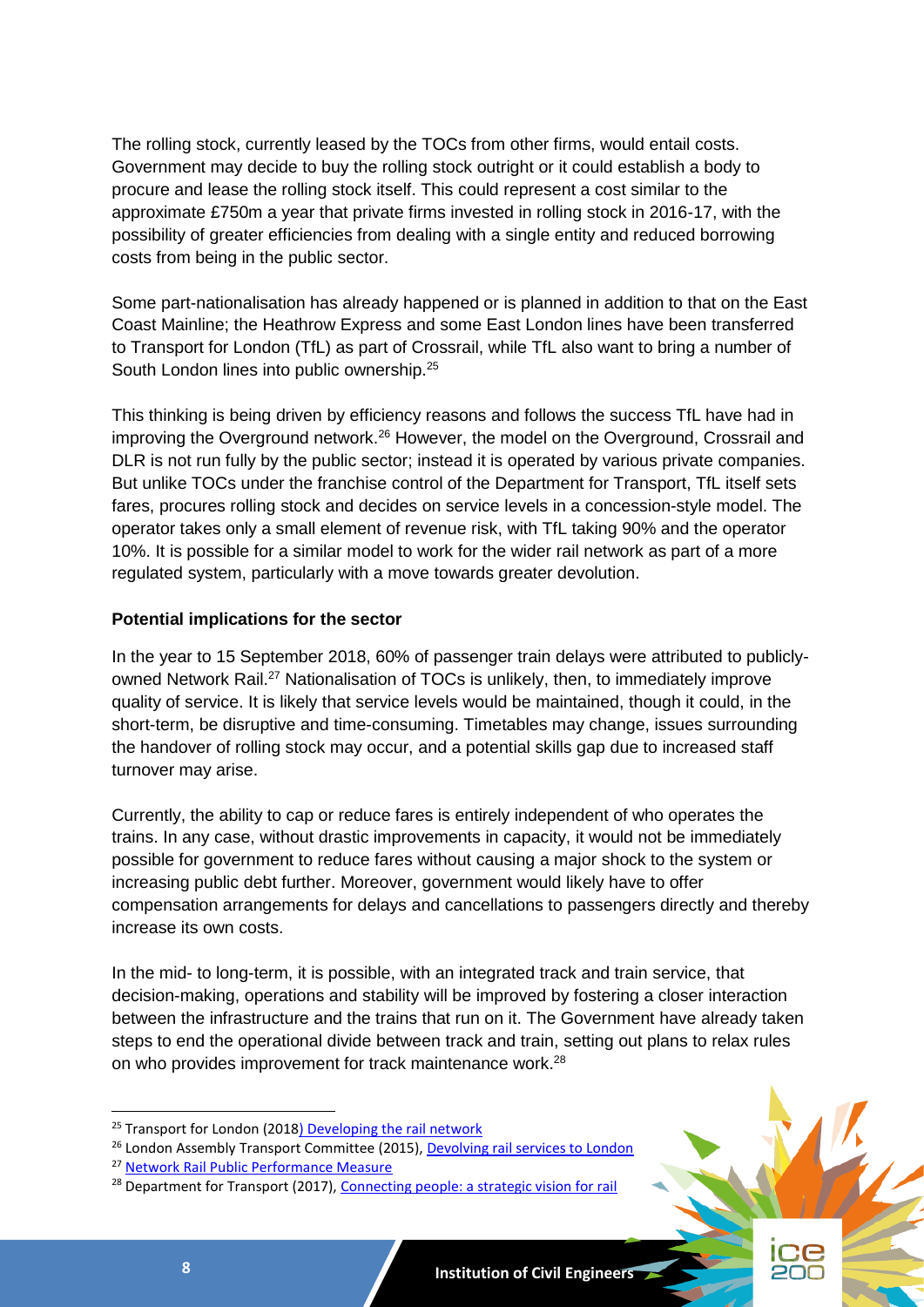# **Water**

Water and sewerage services in England are provided by private sector monopoly companies. An economic regulator, Ofwat, sets prices while the Environment Agency and Drinking Water Inspectorate, among others, regulate wider performance. Since privatisation in 1989, the UK's reputation as the 'dirty man of Europe' has been washed away with some £140bn of investment leading to high quality drinking water, cleaner rivers and beaches and household water bills that are, on average, comparable to or cheaper than many other Western European nations who operate a state-owned water and sewerage network.<sup>29</sup>

These improvements have largely derived from environmental requirements agreed through European Union directives. Even as the UK looks to leave the EU, there is little chance of a return to the environmental problems seen in the latter part of the twentieth century as, alongside heightened public awareness of environmental issues, domestic policies today are firmly set on the foundations of those directives.

In Scotland and Northern Ireland, water is delivered by the public sector. In Wales, a nonprofit organisation supplies the service. In England, nine wholly private companies provide water and wastewater management in ten regions, making England the only country in the world to have a fully privatised water and sewerage system. The industry operates under the regulatory asset base (RAB) model, with fully privately-owned assets and 99.3% of finance provided privately and is organised through asset management periods of five years in length, providing a degree of certainty for investors.

With consumers geographically and legally limited as to where they can source water and sewerage services from, and bills on average having increased by 41% between 2007 and 2017, the water industry is often singled out by politicians and the public as a sector ripe for nationalisation.<sup>30</sup> Ofwat, however, believes that prices are £110 lower than if the utilities had remained in the public sector, while the sector is  $64\%$  more productive now than in 1994.<sup>31 32</sup>

Part of the issue lies in how a few water firms are perceived. Some have been on the receiving end of criticism from the media, politicians and the public for large dividend and executive payments and complex offshore financial arrangements. Indeed, this is recognised by the current Government. In March 2018, the Secretary of State for Environment, Food and Rural Affairs Michael Gove warned water executives that poor practices could drive support for putting the utility into public ownership.<sup>33</sup> Mr Gove urged companies to use their "imagination, tenacity and creativity" to solve the problems or "face the consequences" in the form of greater regulatory powers. Those firms have announced intentions to cease their current financial arrangements, become more transparent and increase investment in the

<sup>&</sup>lt;sup>33</sup> Department fir Environment, Food & Rural Affairs (2018), [A water industry that works for everyone](https://www.gov.uk/government/speeches/a-water-industry-that-works-for-everyone)



<sup>&</sup>lt;sup>29</sup> International Water Association (2016), Total Charges For 170 Cities In 2015 for a consumption of 100 m<sup>3</sup> in [US\\$](http://waterstatistics.iwa-network.org/graph/17)

<sup>&</sup>lt;sup>30</sup> The Independent (2017), [Household bills rose twice as fast as salaries over last decade,](https://www.independent.co.uk/news/business/news/household-bills-rose-twice-as-fast-as-salaries-over-last-decade-a7810971.html) 27 June 2017

<sup>&</sup>lt;sup>31</sup> Ofwat (2016), [Affordable for all](https://www.ofwat.gov.uk/wp-content/uploads/2016/01/prs_inf_afford.pdf)

<sup>&</sup>lt;sup>32</sup> Frontier Economics (2017), Productivity improvement in the water and sewerage industry in England since privatization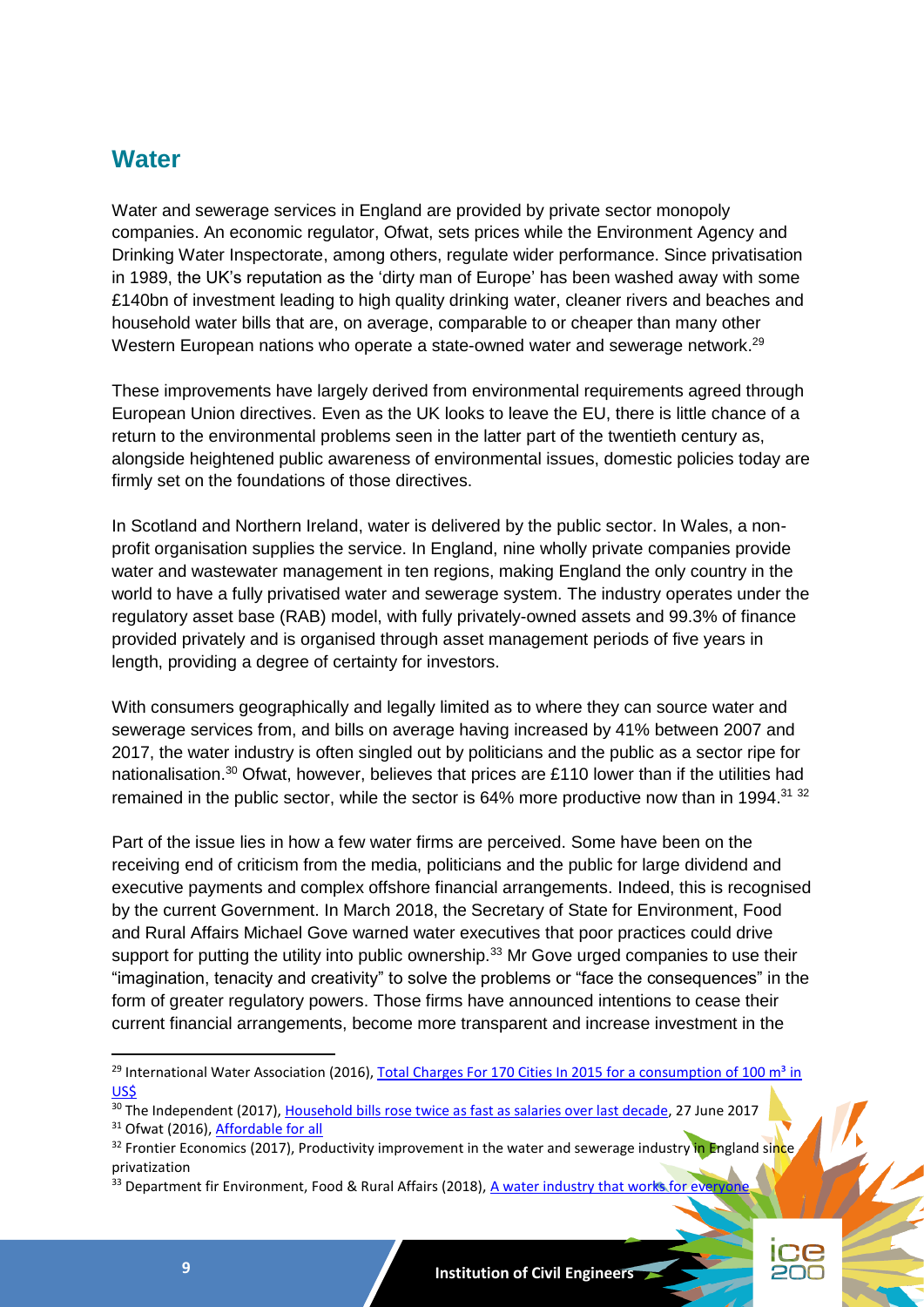network.<sup>34</sup> This has also been reflected in water bill reduction targets over the next asset management period, which Ofwat expects to fall by up to £25 between 2020 and 2025.<sup>35</sup>

# **Process for nationalisation**

Estimates for the cost of nationalising the water industry vary. Ofwat puts the capital value of the industry at £69bn, while a report by the Social Market Foundation think-tank, sponsored by the water industry, argues that the compensation costs to shareholders would be as much as £90bn, based on taking the value of the industry's regulated asset base and applying an acquisition premium, as per market convention, of 30%. Such a move could increase national debt by up to 5%.<sup>36</sup>

The Centre for Policy Studies reaches a similar conclusion, revising the acquisition premium down to 25% for a final figure of £86.25bn. This figure could increase by a further £49bn to take account of paying off the debts of the water companies.<sup>37</sup> However, other estimates put the cost at £37bn if pure market value is paid.<sup>38</sup>

The actual process is likely to be a lengthy one, with a need for an end to come to existing asset management periods first and legislation and compensation agreed upon in Parliament. It is likely that new regional water authorities will be created for each of the water regions, operating the water and sewerage services using the existing workforce.

# **Potential implications for the sector**

The lenders, investors and equity holders that make capital available to the water industry do so in expectation of a return on their investment. For shareholders this takes the form of dividends, for institutional investors this means annual interest payments. Ofwat recognises that the cost of capital is unavoidable, meaning customers partly fund private sector financing costs, with the most recent analysis suggesting an average household will pay between £60-£70 per year between 2020 and 2025 to enable this.<sup>39</sup> There is an argument, then, that a nationalised industry no longer requiring this cost could pass on the savings to consumers via lower bills.

However, this must be balanced against what could be a less efficient and agile operation in public hands. As noted in this paper, investment and productivity in water have vastly improved since privatisation, particularly in light of sluggish or even declining productivity in other publicly-run services over the same period.<sup>40</sup> Calculations from First Economics suggest that the efficiency gains of privatisation of water outweigh the burden on consumers of raising capital by a margin of at least £400m.<sup>41</sup>



<sup>&</sup>lt;sup>34</sup> Utility Week (2018), [Bid farewell to the Caymans](https://utilityweek.co.uk/bid-farewell-caymans/)

<sup>35</sup> BBC News (2017), [Water bills set to fall by up to £25 from 2020](https://www.bbc.co.uk/news/business-42336197)

<sup>&</sup>lt;sup>36</sup> Social Market Foundation (2018)[, The cost of nationalising the water industry in England](http://www.smf.co.uk/wp-content/uploads/2018/02/The-cost-of-nationalising-the-water-industry-in-England.pdf)

<sup>&</sup>lt;sup>37</sup> Centre for Policy Studies (2018)[, The Cost of Nationalisation](https://www.cps.org.uk/files/reports/original/180123105636-TheCostofNationalisationMASTERPDF.pdf)

<sup>&</sup>lt;sup>38</sup> Bayliss, K. & Hall, D (2017)[, Bringing water into public ownership: costs and benefits,](https://gala.gre.ac.uk/17277/10/17277%20HALL_Bringing_Water_into_Public_Ownership_%28Rev%27d%29_2017.pdf) Public Services International Research Unit (PSIRU), London

<sup>&</sup>lt;sup>39</sup> Ofwat (2017), [Delivering Water 2020: our final methodology for the 2019 price review](https://www.ofwat.gov.uk/wp-content/uploads/2017/12/Final-methodology-1.pdf)

<sup>40</sup> ONS (2017), Public service productivity estimates

<sup>&</sup>lt;sup>41</sup> First Economics (2018), [Private vs public ownership of water and sewerage companies](http://www.first-economics.com/privatepublicwater.pdf)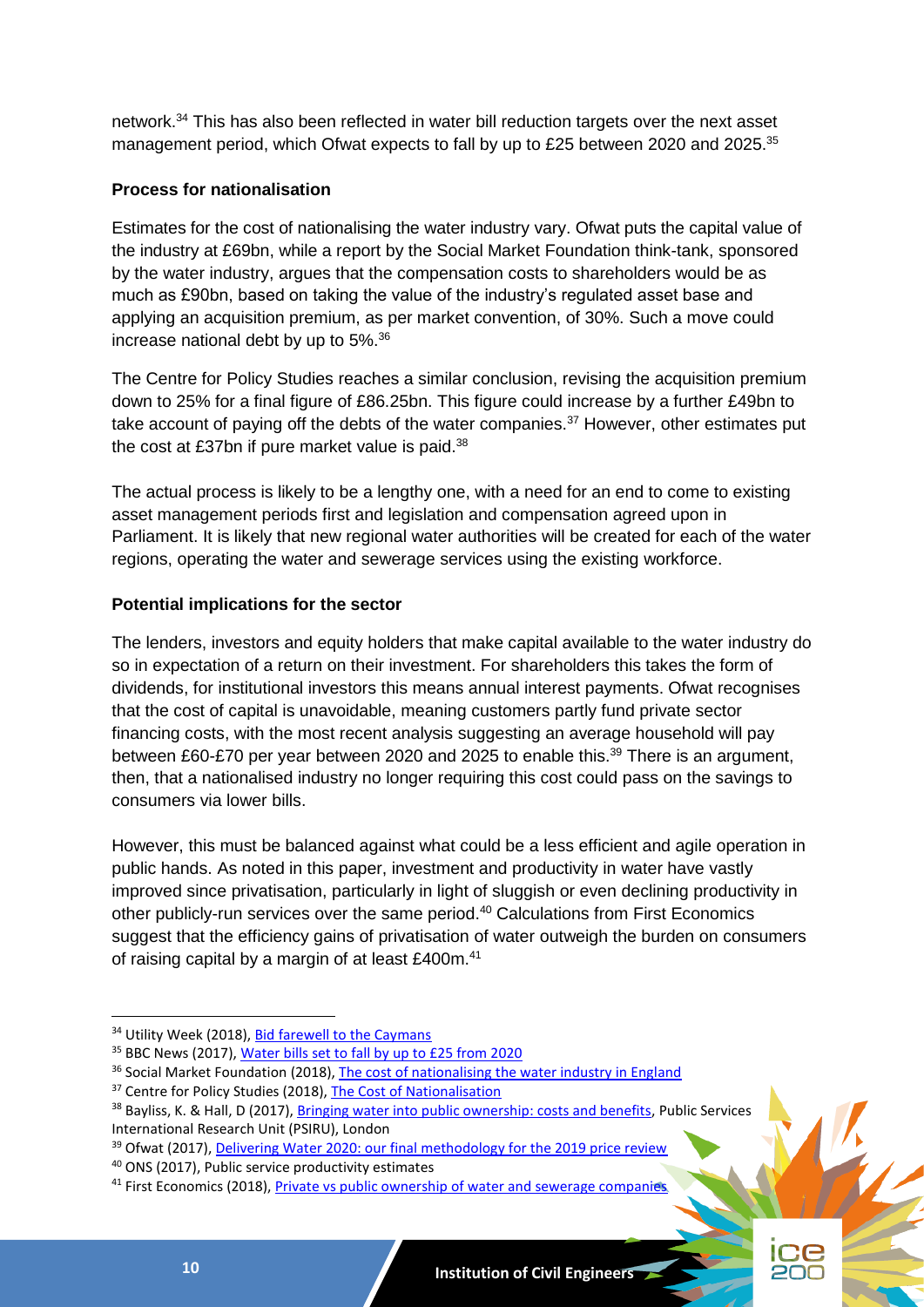In public hands, central government can also restrict expenditure and borrowing capacity, potentially delaying infrastructure projects. Indeed, one of the drivers of privatisation was to avoid situations such as this occurring by depoliticising the process. Northern Ireland Water, publicly owned but operating under company legislation, is a case in point. The company has been functioning since 2015 in a resource-constrained mode after the Northern Ireland Assembly made the decision it could not adopt its plans for the PC15 period, meaning a fully funded business plan is not in place.<sup>42</sup> NI Water is having to postpone infrastructure improvements as a result.

Water is a heavily regulated monopoly and great improvements have been made since privatisation in terms of service level, investment and efficiency. It should be possible under the existing regulatory structure for government to achieve whatever trade-off it wishes for lower bills and better infrastructure. The option is also there for strengthening regulatory powers if necessary. However, if public trust in water firms continues to erode and more thorough reform and greater levels of accountability are identified as necessary, a move toward a concession model, subject to competitive tendering, may be an approach taken as opposed to outright nationalisation.

# **Energy**

Since privatisation of the gas sector in 1986 and the electricity sector in 1990 into just a handful of companies, there are now over 60 energy generating companies in GB, from the so-called 'Big Six' through too much smaller, local players, some of which are publicly owned.

Alongside those suppliers, the transmission and distribution network has also diversified since privatisation. GB's power transmission network is owned by National Grid, SSE and Scottish Power, with National Grid solely responsible for the gas transmission network. Distribution of gas is split regionally between four monopolies, with the electricity distribution network separated regionally into nine monopolies.

The energy sector is overseen by Ofgem, who seek to protect consumers' interests by regulating the companies through price control periods that set the maximum amount of revenue that can be recovered from consumers and businesses. These arrangements also seek to incentivise the companies to improve efficiency, innovate and to act in line with the interests of their customers.

The UK faces an 'energy trilemma', namely balancing security of supply in the face of increasing demand, meeting environmental targets, and improving affordability for domestic and industrial users. ICE's National Needs Assessment found that peak energy capacity would need to reach 1200 TW/h/years by 2050 – a 33% increase on current capacity.<sup>43</sup>

It is imperative that the UK meets these challenges head-on. This will require heavy and



<sup>42</sup> NI Water, [Annual Report & Accounts 2016/17](https://www.niwater.com/sitefiles/resources/pdf/annualreport/annualreportaccounts2016.17.pdf)

<sup>43</sup> ICE (2016), National Needs Assessment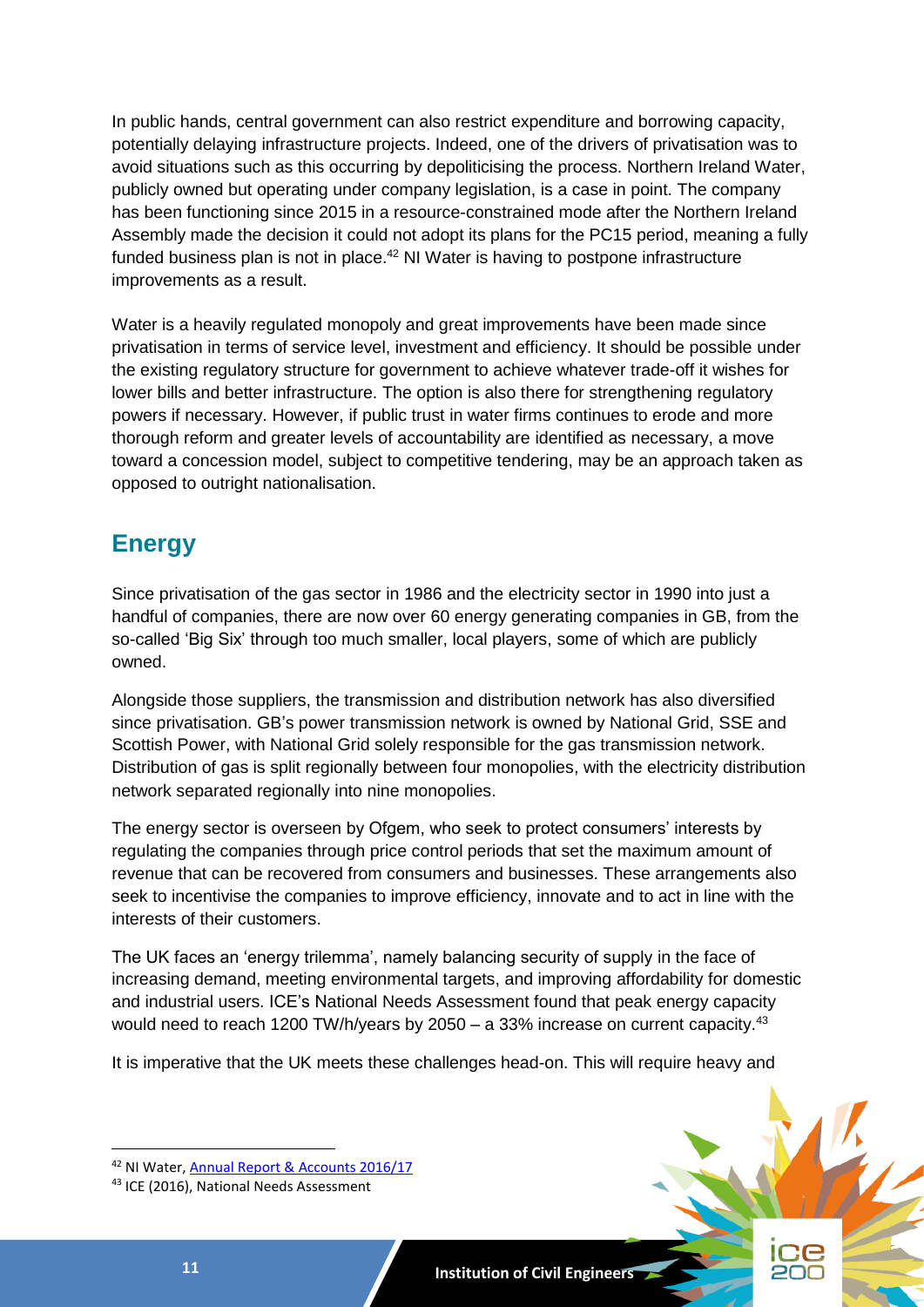sustained investment in renewable energy alongside battery and storage technologies, smart grid solutions, and more a more sustainable heating network through, for example, district heat networks or hydrogen generation. To support this investment, a stable regulatory environment and long-term policy objectives are required to bolster investor confidence.

As with the water industry, there is a widespread public perception that private suppliers and distributers of energy are making excess profits and do not always act in the public interest, reinforced by examples such as mis-selling in the energy retail sector.<sup>44</sup> There are also undoubtedly improvements that need to be made to the market in terms of increasing competition and widening access to new entrants, encouraging greater levels of innovation to meet future challenges and develop new technologies, and attracting further financing to create additional capacity and a more resilient network.

Electricity prices in the UK are less expensive than many other EU-15 nations, many of which operate a nationalised or part-nationalised energy network. In the first half of 2017, and including levies and VAT, this translated to 15.2 pence/kWh, approximately 9% below the median. <sup>45</sup> In terms of domestic gas prices, in the first half of 2017 these were also below the EU median, standing at 4.04 pence/kWh.<sup>46</sup> National Grid claims that the costs of maintaining the high voltage transmission network are now 30% lower than before privatisation, with £14bn invested in electricity transmission infrastructure over the past decade.<sup>47</sup>

#### **Process for nationalisation**

The energy sector's composition is highly complex, split between generation, transmission and distribution across a multitude of organisations. The scale of nationalisation and how a company's value is determined means that existing cost estimates of nationalising the energy sector are uncertain and vary widely.

In the most extreme case, for example a wide-ranging nationalisation of the energy sector, the Centre for Policy Studies estimates the final total could be as high as £185bn, £55.4bn of which accounts for the transmission and distribution network.<sup>48</sup> Investment bank Jefferies estimates the cost of nationalising just the 'Big Six' energy firms would amount to as much as £124bn.<sup>49</sup>

At the lower end of the spectrum, a report from the University of Greenwich suggests that the outright cost would be between £24bn and £36bn, though this would not involve the nationalisation of the supply network as it proposes the creation of new local public-sector suppliers to compete alongside them. Instead, the costs arise from compensating shareholders in the process of nationalising the transmission and distribution network.<sup>50</sup>

<sup>45</sup> BEIS, [Quarterly energy prices tables annex, December 2017](https://assets.publishing.service.gov.uk/government/uploads/system/uploads/attachment_data/file/669970/Tables.pdf)

<sup>&</sup>lt;sup>50</sup> University of Greenwich (2016), **Public ownership of the UK energy system - benefits, costs and processes** 



<sup>&</sup>lt;sup>44</sup> Ofgem (2014)[, Ofgem secures £1 million payment by British Gas for mis-selling](https://www.ofgem.gov.uk/publications-and-updates/ofgem-secures-%C2%A31-million-payment-british-gas-mis-selling)

<sup>46</sup> House of Commons Library (2017), [Energy Prices](http://researchbriefings.files.parliament.uk/documents/SN04153/SN04153.pdf)

<sup>47</sup> Financial Times (2017), [National Grid hits back at calls for renationalisation](https://www.ft.com/content/c7bd90f2-7911-3f29-bba2-0b5e291e7584)

<sup>48</sup> Centre for Policy Studies (2018)[, The Cost of Nationalisation](https://www.cps.org.uk/files/reports/original/180123105636-TheCostofNationalisationMASTERPDF.pdf)

<sup>49</sup> Financial Times (2018), [Returning the UK's privatised services to the public](https://www.ft.com/content/90c0f8e8-17fd-11e8-9e9c-25c814761640)